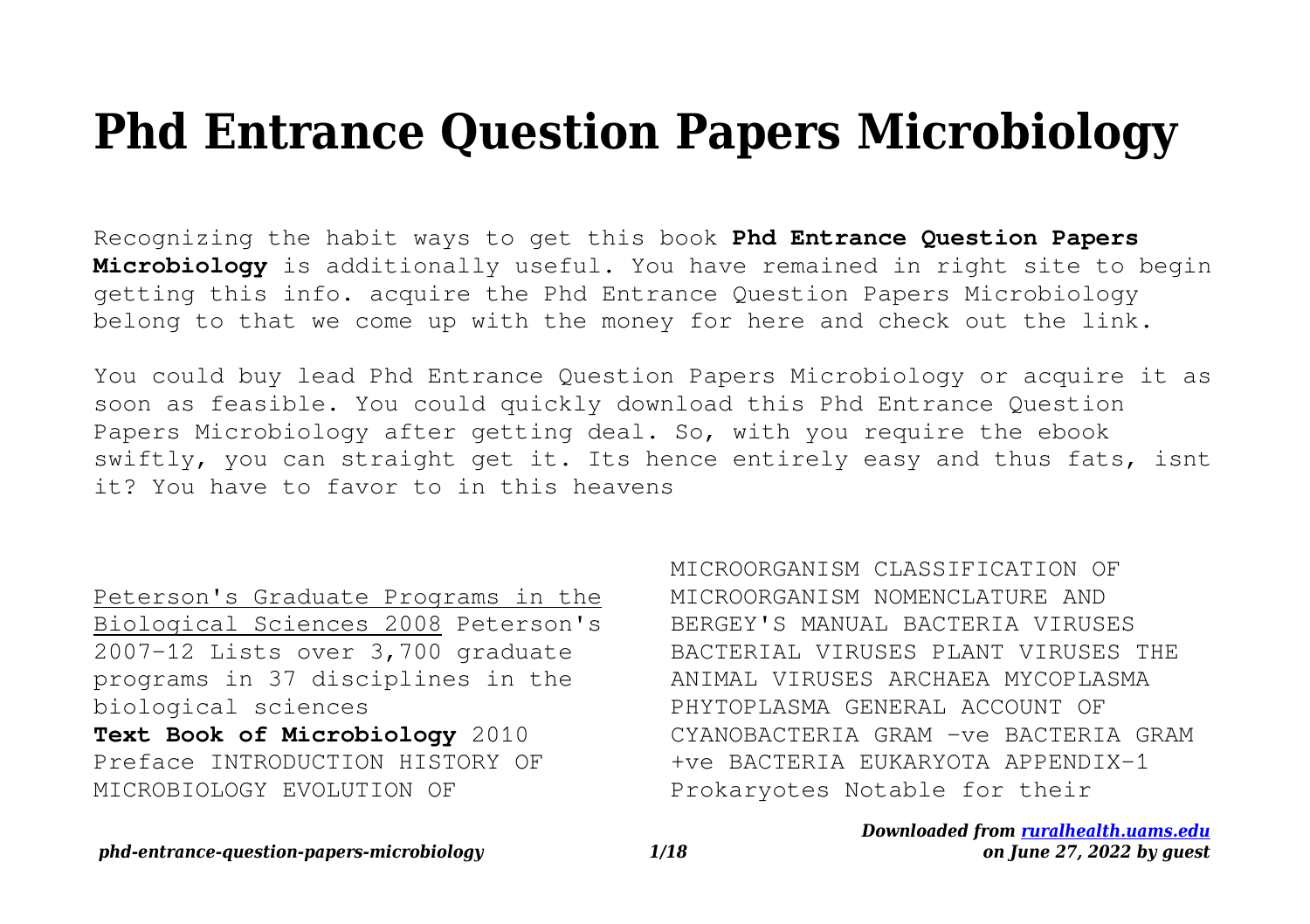Environmental Significance APPENDIX-2 Medically Important Chemoorganotrophs APPENDIX-3 Terms Used to Describe Microorganisms According to Their Metabolic Capabilities QUESTIONS Short & Essay Type Questions; Multiple Choice Questions INDEX. Graduate Programs in Engineering & Applied Sciences 2011 (Grad 5) Peterson's 2011-05-01 Peterson's Graduate Programs in Engineering & Applied Sciences contains a wealth of information on colleges and universities that offer graduate degrees in the fields of Aerospace/Aeronautical Engineering; Agricultural Engineering & Bioengineering; Architectural Engineering, Biomedical Engineering & Biotechnology; Chemical Engineering; Civil & Environmental Engineering; Computer Science & Information Technology; Electrical & Computer Engineering; Energy & Power engineering; Engineering Design; Engineering Physics; Geological,

Mineral/Mining, and Petroleum Engineering; Industrial Engineering; Management of Engineering & Technology; Materials Sciences & Engineering; Mechanical Engineering & Mechanics; Ocean Engineering; Paper & Textile Engineering; and Telecommunications. Up-to-date data, collected through Peterson's Annual Survey of Graduate and Professional Institutions, provides valuable information on degree offerings, professional accreditation, jointly offered degrees, part-time and evening/weekend programs, postbaccalaureate distance degrees, faculty, students, degree requirements, entrance requirements, expenses, financial support, faculty research, and unit head and application contact information. As an added bonus, readers will find a helpful "See Close-Up" link to indepth program descriptions written by some of these institutions. These Close-Ups offer detailed information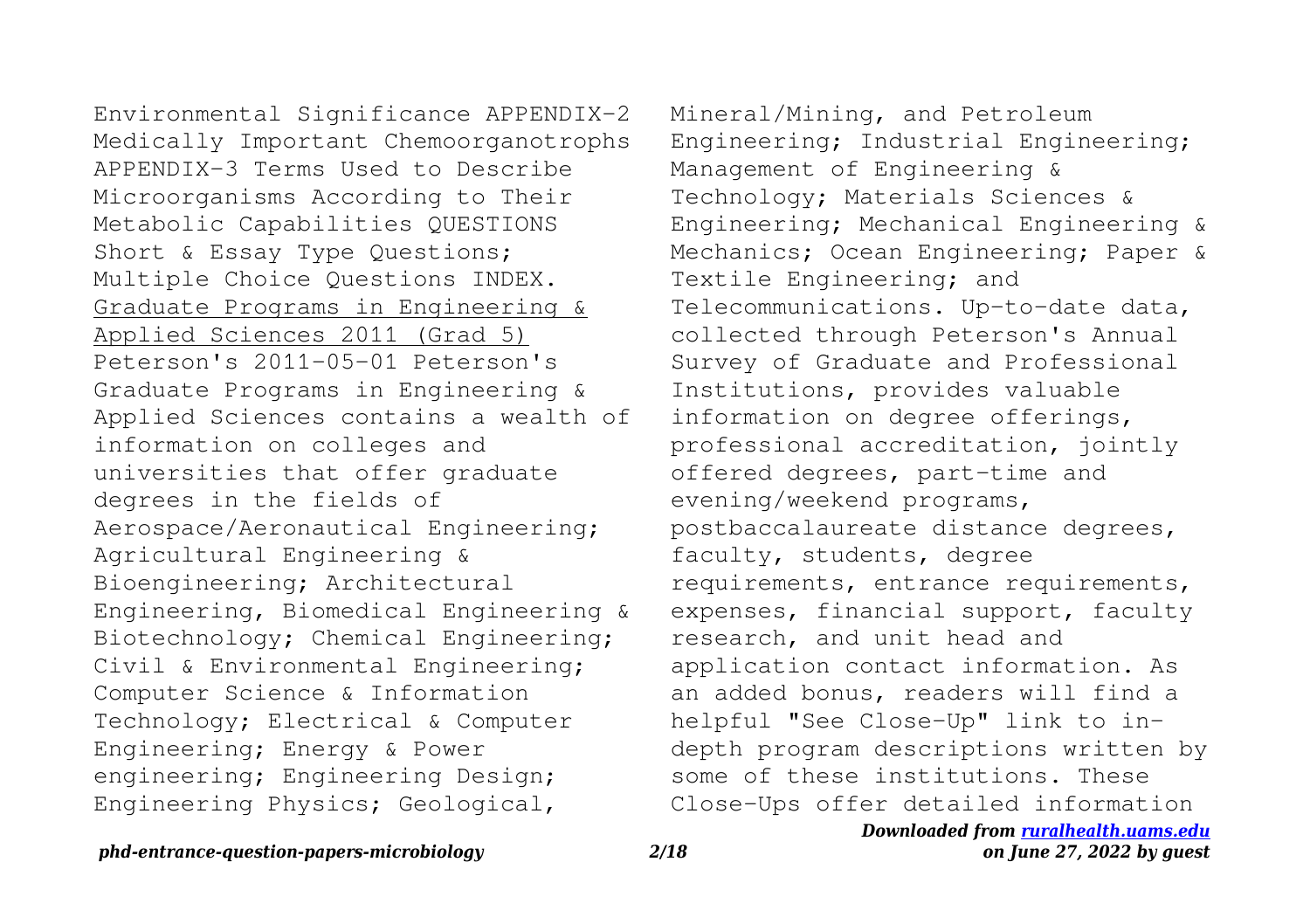about the specific program or department, faculty members and their research, and links to the program Web site. In addition, there are valuable articles on financial assistance and support at the graduate level and the graduate admissions process, with special advice for international and minority students. Another article discusses important facts about accreditation and provides a current list of accrediting agencies.

Gene Cloning T. A. Brown 1995 Gene Cloning provides a basic introduction for students and researchers who have no previous experience of experiments with DNA, and assumes very little prior knowledge on the part of the reader. A three part structure addresses the basic principles of gene cloning, the application of cloning in gene analysis, and the role of gene cloning in research and biotechnology. The book is written in clear, jargon-free language, and is

extensively illustrated with twocolor line drawings. *Peterson's Guide to Graduate Programs in the Biological and Agricultural Sciences* 1990 **Graduate Programs in the Biological/Biomed Sciences & Health-Related/Med Prof 2015 (Grad 3)** Peterson's 2014-12-16 Peterson's Graduate Programs in the Biological/Biomedical Sciences & Health-Related Medical Professions 2015 contains profiles of 6,750 graduate programs at over 1,200 institutions in the biological/biomedical sciences and health-related/medical professions. Informative data profiles are included for 6,750 graduate programs in every available discipline in the biological and biomedical sciences and health-related medical professions, including facts and figures on accreditation, degree requirements, application deadlines and contact information, financial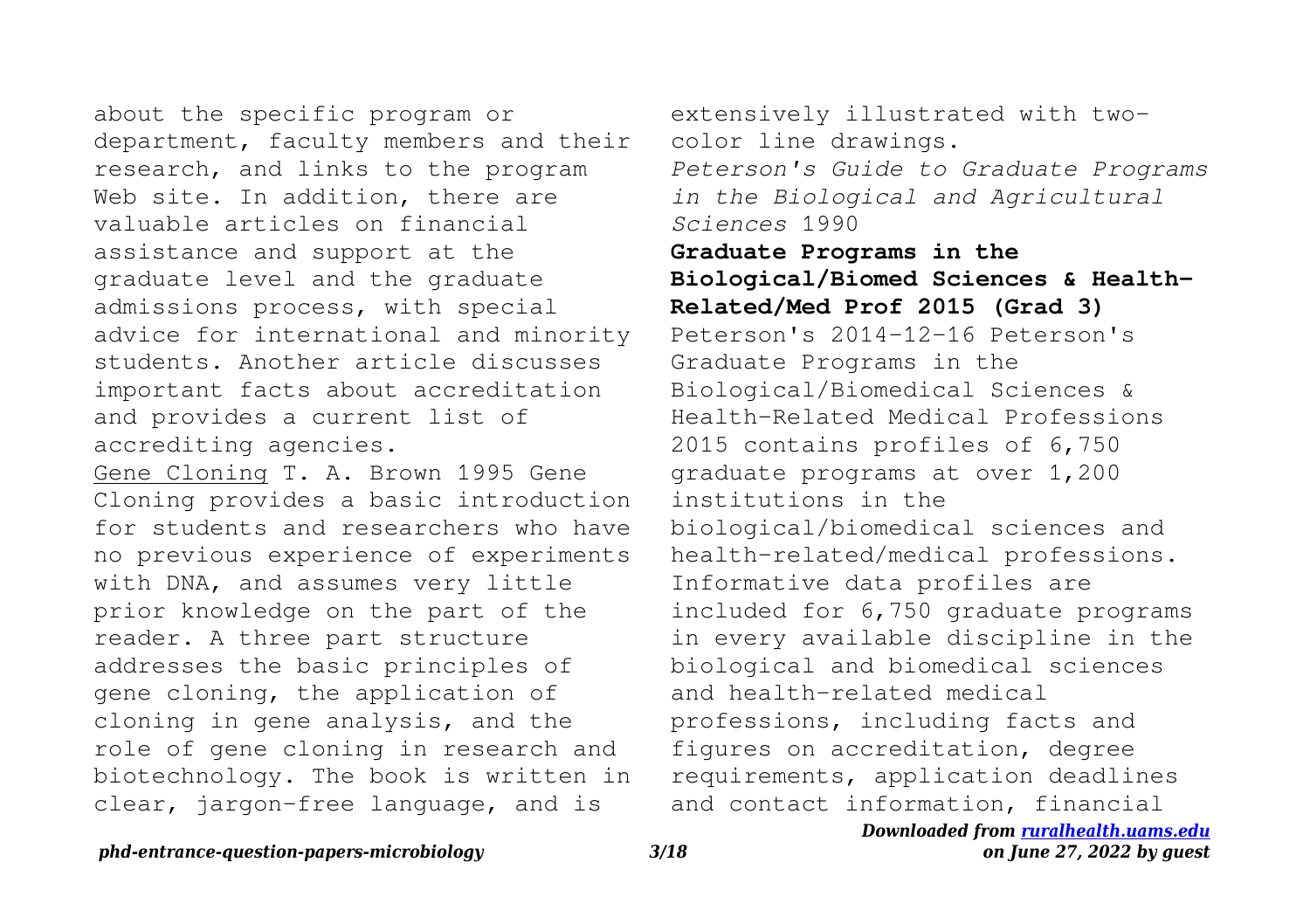support, faculty, and student body profiles. Two-page in-depth descriptions, written by featured institutions, offer complete details on specific graduate program, school, or department as well as information on faculty research and the college or university. Comprehensive directories list programs in this volume, as well as others in the graduate series. *Graduate Programs in the Physical Sciences, Mathematics, Agricultural Sciences, the Environment, and Natural Resources 2009* Peterson's 2007-11 Offers information on entrance and degree requirements, expenses and financial aid, programs of study, and faculty research

specialties.

Peterson's Graduate Programs in Biomedical Engineering & Biotechnology, Chemical Engineering, and Civil & Environmental Engineering 2011 Peterson's 2011-05-01 Peterson's Graduate Programs in Biomedical

Engineering & Biotechnology, Chemical Engineering, and Civil & Environmental Engineering contains a wealth of information on colleges and universities that offer graduate degrees in these cutting-edge fields. The institutions listed include those in the United States, Canada, and abroad that are accredited by U.S. accrediting bodies. Up-to-date data, collected through Peterson's Annual Survey of Graduate and Professional Institutions, provides valuable information on degree offerings, professional accreditation, jointly offered degrees, part-time and evening/weekend programs, postbaccalaureate distance degrees, faculty, students, degree requirements, entrance requirements, expenses, financial support, faculty research, and unit head and application contact information. Readers will find helpful links to in-depth descriptions that offer additional detailed information about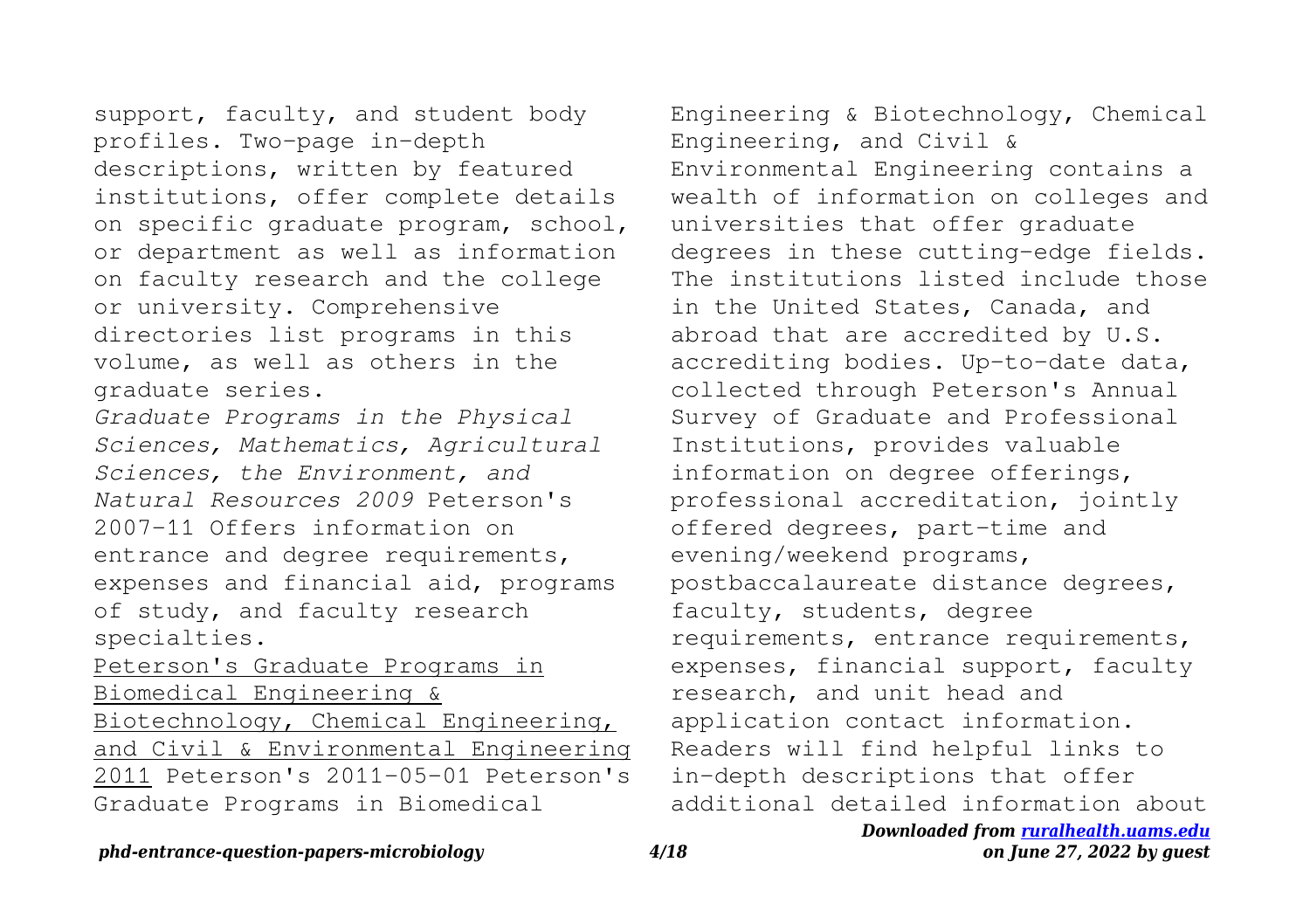a specific program or department, faculty members and their research, and much more. In addition, there are valuable articles on financial assistance, the graduate admissions process, advice for international and minority students, and facts about accreditation, with a current list of accrediting agencies.

T - Z. 1992

**Peterson's Graduate Programs in the Physical Sciences 2011** Peterson's 2011-05-01 Peterson's Graduate Programs in the Physical Sciences contains a wealth of information on colleges and universities that offer graduate work in Astronomy and Astrophysics, Chemistry, Geosciences, Marine Sciences and Oceanography, Meteorology and Atmospheric Sciences, and Physics. The institutions listed include those in the United States, Canada, and abroad that are accredited by U.S. accrediting bodies. Up-to-date information, collected through Peterson's Annual

Survey of Graduate and Professional Institutions, provides valuable information on degree offerings, professional accreditation, jointly offered degrees, part-time and evening/weekend programs, postbaccalaureate distance degrees, faculty, students, degree requirements, entrance requirements, expenses, financial support, faculty research, and unit head and application contact information. As an added bonus, readers will find a helpful "See Close-Up" link to indepth program descriptions written by some of these institutions. These Close-Ups offer detailed information about the physical sciences program, faculty members and their research, and links to the program or department's Web site. In addition, there are valuable articles on financial assistance and support at the graduate level and the graduate admissions process, with special advice for international and minority

## *Downloaded from [ruralhealth.uams.edu](http://ruralhealth.uams.edu) on June 27, 2022 by guest*

## *phd-entrance-question-papers-microbiology 5/18*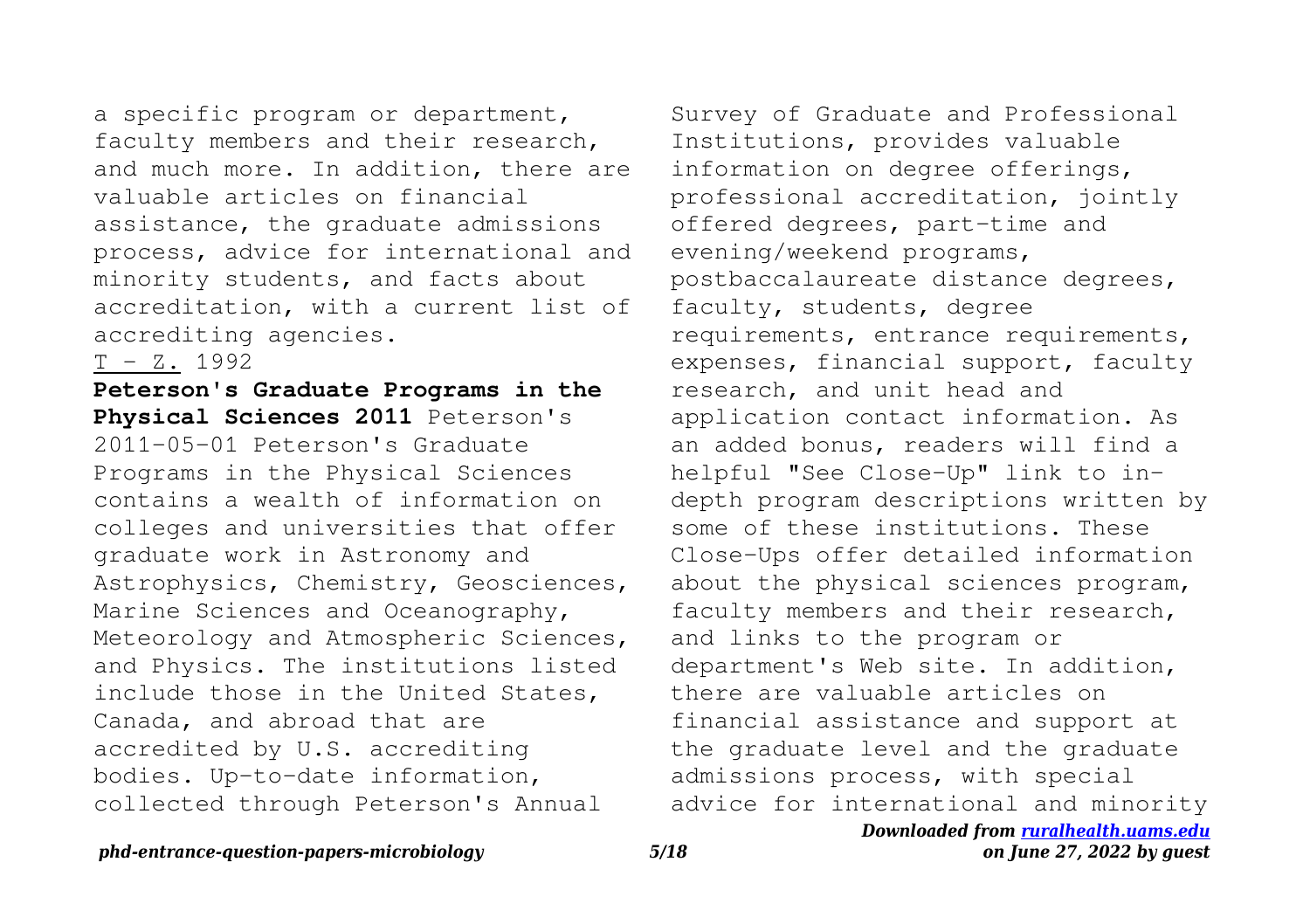students. Another article discusses important facts about accreditation and provides a current list of accrediting agencies.

Peterson's Graduate Programs in the Environmental & Natural Resources 2011 Peterson's 2011-05-01 Peterson's Graduate Programs in the Environment and Natural Resources contains a wealth of information on colleges and universities that offer graduate work in Environmental Management & Policy, Environmental Sciences, Marine Affairs; Fish, Game, & Wildlife Management; Forestry; Natural Resources; Range Science; and Water Resources. The institutions listed include those in the United States, Canada, and abroad that are accredited by U.S. accrediting bodies. Up-to-date data, collected through Peterson's Annual Survey of Graduate and Professional Institutions, provides valuable information on degree offerings, professional accreditation, jointly

offered degrees, part-time and evening/weekend programs, postbaccalaureate distance degrees, faculty, students, degree requirements, entrance requirements, expenses, financial support, faculty research, and unit head and application contact information. Readers will find helpful links to in-depth descriptions that offer additional detailed information about a specific program or department, faculty members and their research, and much more. In addition, there are valuable articles on financial assistance, the graduate admissions process, advice for international and minority students, and facts about accreditation, with a current list of accrediting agencies. *Graduate Programs in the Physical Sciences, Mathematics, Agricultural Sciences, the Environment & Natural Resources 2011 (Grad 4)* Peterson's 2011-05-01 Peterson's Graduate Programs in the Physical Sciences,

*phd-entrance-question-papers-microbiology 6/18*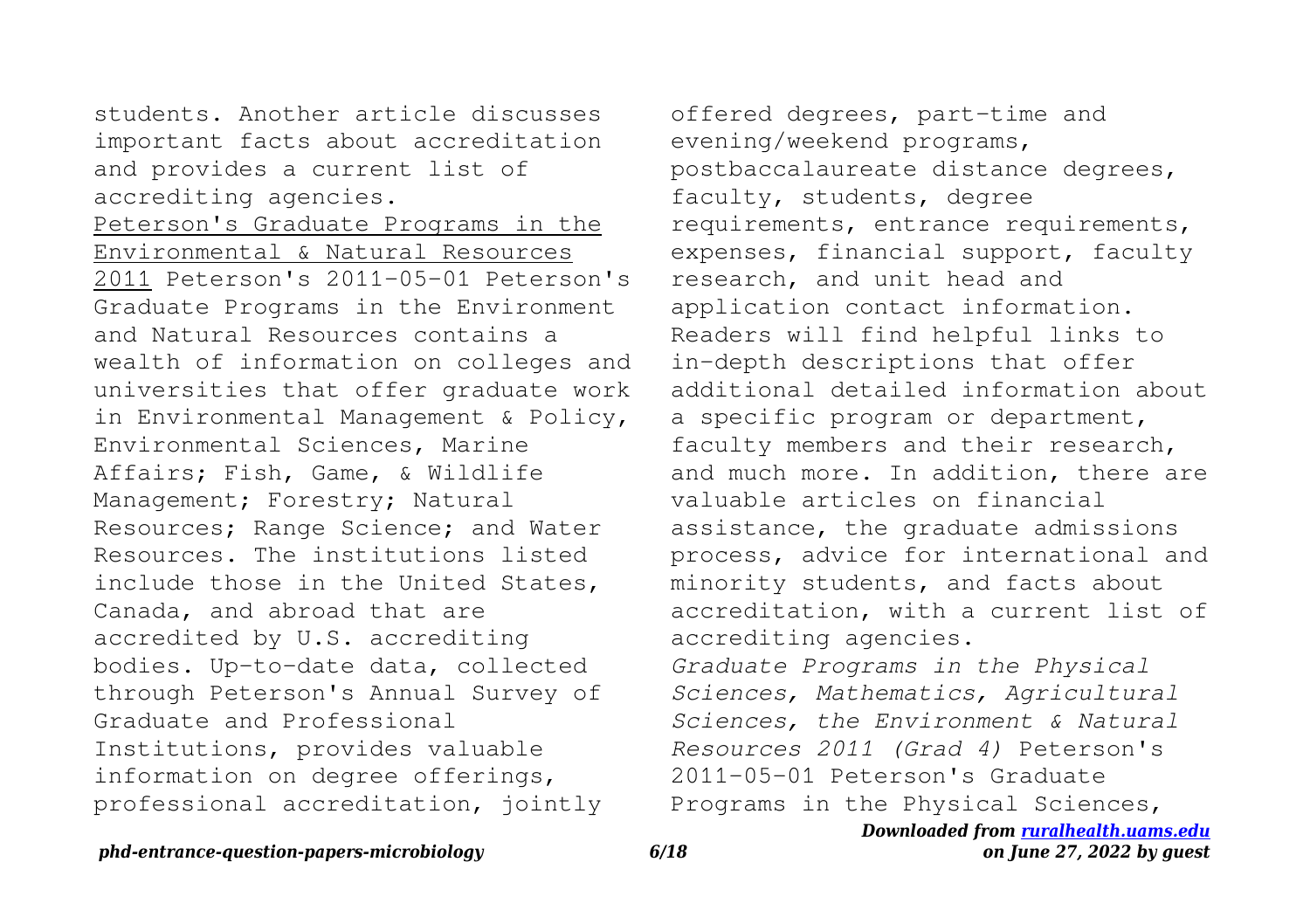Mathematics, Agricultural Sciences, the Environment & Natural Resources contains a wealth of information on colleges and universities that offer graduate work in these exciting fields. The institutions listed include those in the United States and Canada, as well international institutions that are accredited by U.S. accrediting bodies. Up-to-date information, collected through Peterson's Annual Survey of Graduate and Professional Institutions, provides valuable information on degree offerings, professional accreditation, jointly offered degrees, part-time and evening/weekend programs, postbaccalaureate distance degrees, faculty, students, degree requirements, entrance requirements, expenses, financial support, faculty research, and unit head and application contact information. Readers will find helpful links to in-depth descriptions that offer

additional detailed information about a specific program or department, faculty members and their research, and much more. In addition, there are valuable articles on financial assistance, the graduate admissions process, advice for international and minority students, and facts about accreditation, with a current list of accrediting agencies. *Peterson's Annual Guides/graduate Study* Peterson's Guides, Inc 1982 *Peterson's Graduate Programs in Engineering & Applied Sciences 2012* Peterson's 2012-03-09 Peterson's Graduate Programs in Engineering & Applied Sciences 2012 contains a wealth of information on accredited institutions offering graduate degree programs in these fields. Up-to-date data, collected through Peterson's Annual Survey of Graduate and Professional Institutions, provides valuable information on degree offerings, professional accreditation, jointly offered

*Downloaded from [ruralhealth.uams.edu](http://ruralhealth.uams.edu)*

## *phd-entrance-question-papers-microbiology 7/18*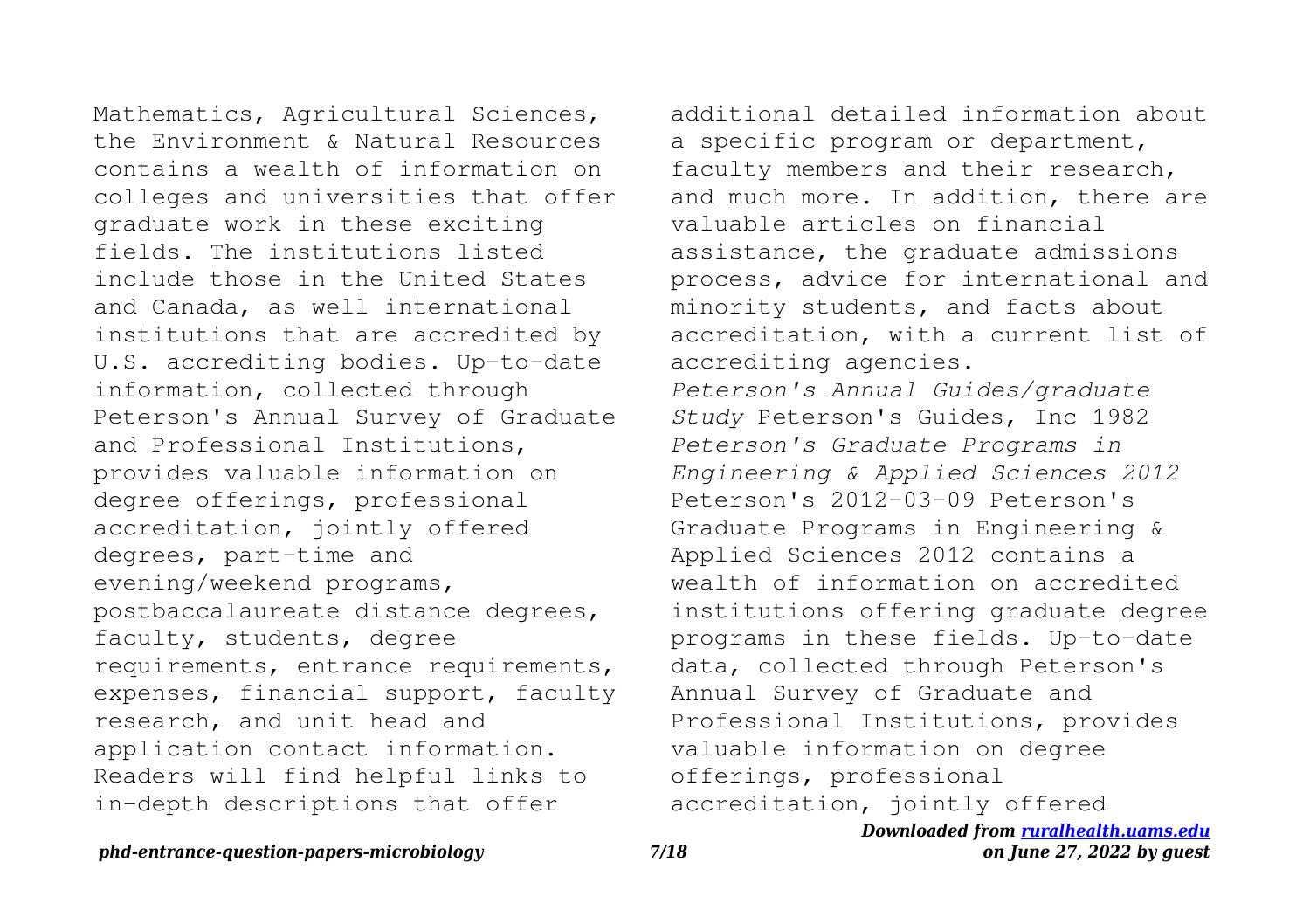degrees, part-time and evening/weekend programs, postbaccalaureate distance degrees, faculty, students, requirements, expenses, financial support, faculty research, and unit head and application contact information. There are helpful links to in-depth descriptions about a specific graduate program or department, faculty members and their research, and more. There are also valuable articles on financial assistance, the graduate admissions process, advice for international and minority students, and facts about accreditation, with a current list of accrediting agencies. *Universities Handbook* 2010

**A Passion for DNA** James D. Watson 2001 A collection of outspoken and topical essays, speeches, and reports by J. D. Watson, co-discoverer of the structure of DNA in 1953 and bestselling author of The Double Helix. These often controversial pieces

cover the advance of molecular genetics, the prospect of curing cancer over the next decade, how human genetic knowledge is likely to be used, for good or bad, and Watson's early life and career. Authoring a PhD Patrick Dunleavy 2017-04-28 This engaging and highly regarded book takes readers through the key stages of their PhD research journey, from the initial ideas through to successful completion and publication. It gives helpful guidance on forming research questions, organising ideas, pulling together a final draft, handling the viva and getting published. Each chapter contains a wealth of practical suggestions and tips for readers to try out and adapt to their own research needs and disciplinary style. This text will be essential reading for PhD students and their supervisors in humanities, arts, social sciences, business, law, health and related disciplines.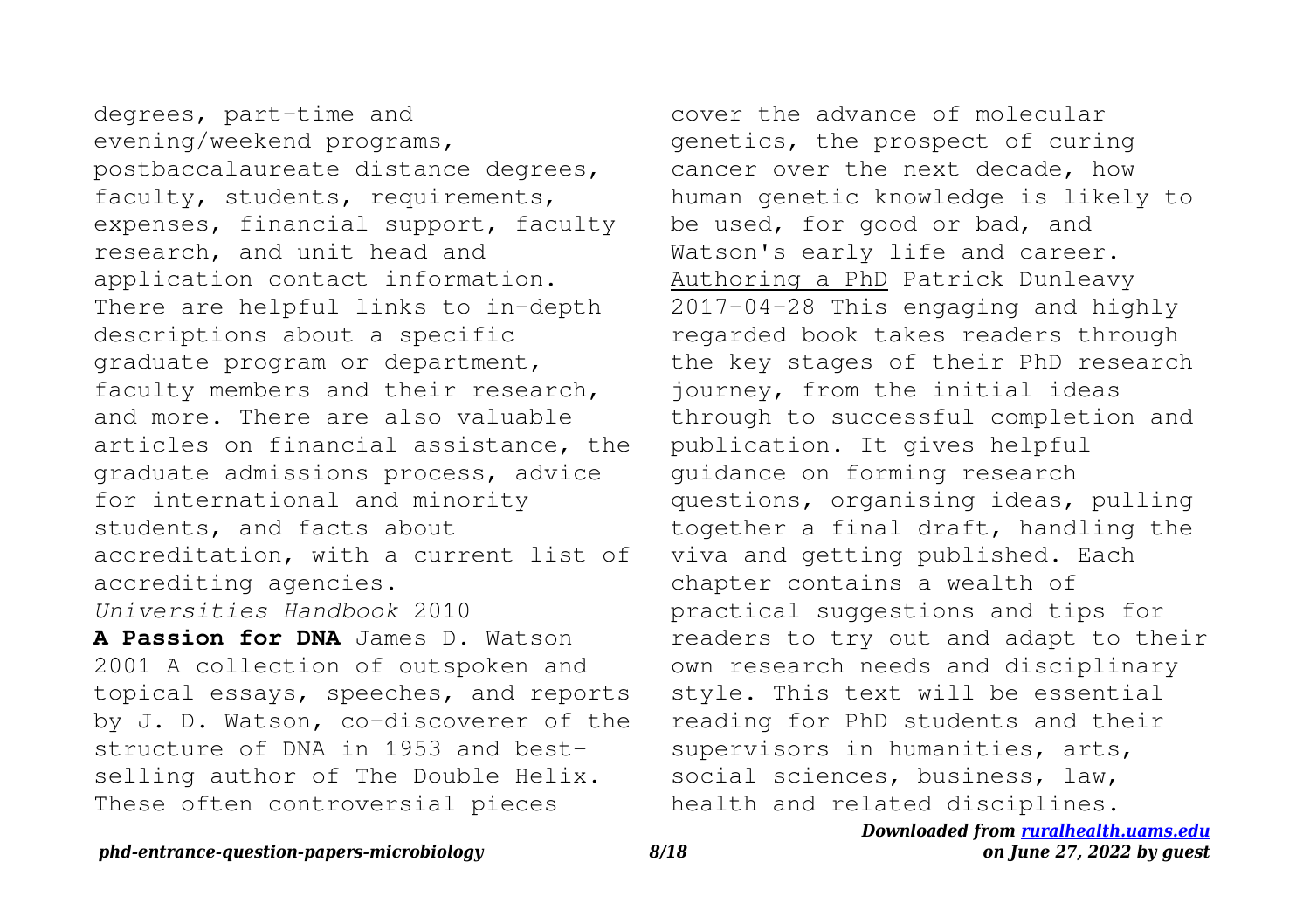Peterson's Graduate Programs in Genetics, Developmental Biology, & Reproductive Biology; Marine Biology; and Microbiological Sciences Peterson's 2011-05-01 Peterson's Graduate Programs in Genetics, Developmental Biology, & Reproductive Biology; Marine Biology; and Microbiological Sciences contains a wealth of information on universities that offer graduate/professional degrees in these fields that include Genomic Sciences, Human Genetics, Molecular Genetics, Teratology, Bacteriology, Immunology, Infectious Diseases, Medical Microbiology, and Virology. Up-to-date data, collected through Peterson's Annual Survey of Graduate and Professional Institutions, provides valuable information on degree offerings, professional accreditation, jointly offered degrees, part-time and evening/weekend programs, postbaccalaureate distance degrees, faculty, students, degree

requirements, entrance requirements, expenses, financial support, faculty research, and unit head and application contact information. Readers will find helpful links to in-depth descriptions that offer additional detailed information about a specific program or department, faculty members and their research, and much more. In addition, there are valuable articles on financial assistance, the graduate admissions process, advice for international and minority students, and facts about accreditation, with a current list of accrediting agencies. *Microbiology: Virology, immunology, parasitology, mycology* 2005 **Peterson's Guide to Graduate Programs in Engineering and Applied Sciences** 1986

Eukaryotic Microbes Moselio Schaechter 2012 Eukaryotic Microbes presents chapters hand-selected by the editor of the Encyclopedia of Microbiology, updated whenever

## *phd-entrance-question-papers-microbiology 9/18*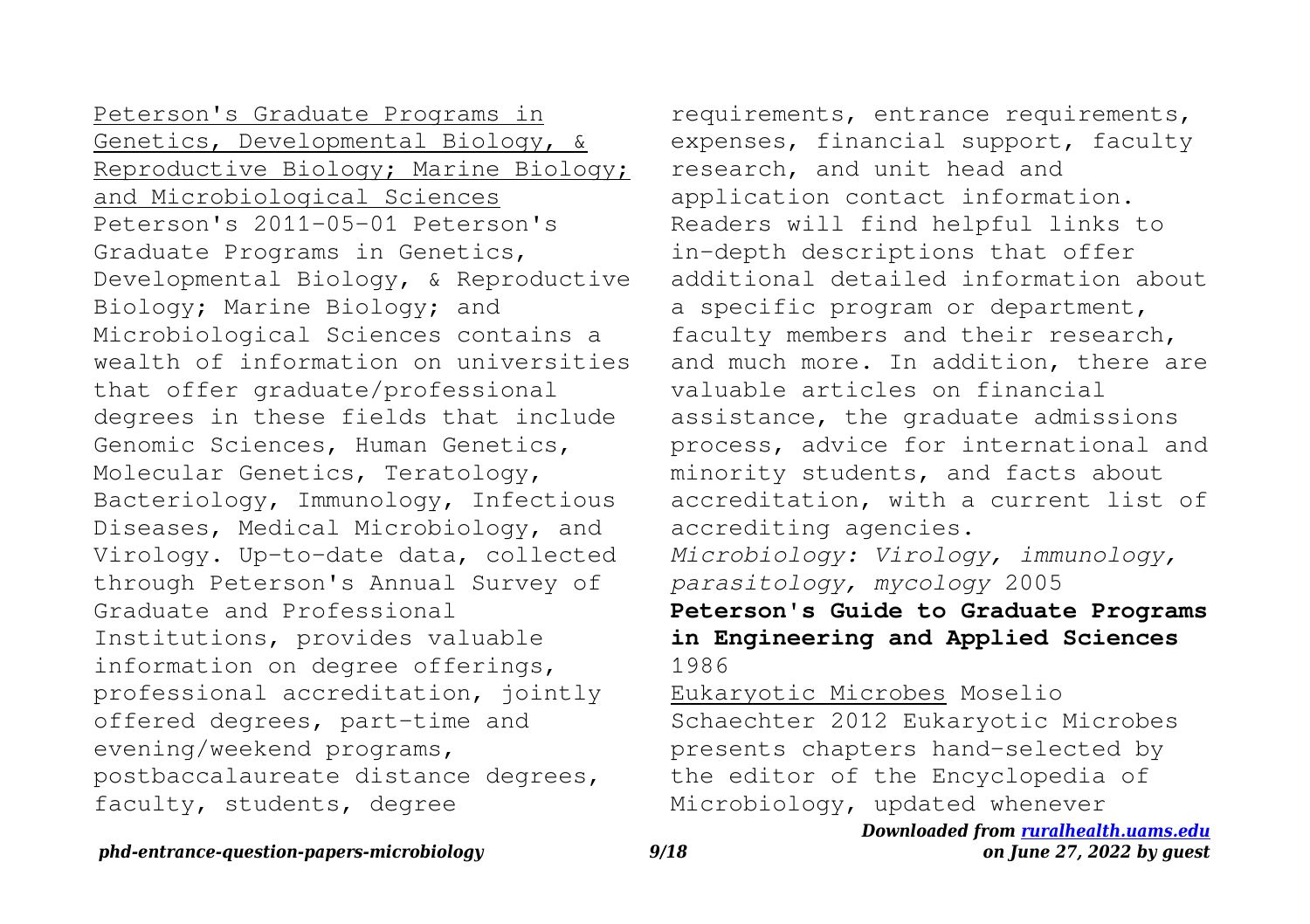possible by their original authors to include key developments made since their initial publication. The book provides an overview of the main groups of eukaryotic microbes and presents classic and cutting-edge research on content relating to fungi and protists, including chapters on yeasts, algal blooms, lichens, and intestinal protozoa. This concise and affordable book is an essential reference for students and researchers in microbiology, mycology, immunology, environmental sciences, and biotechnology. Written by recognized authorities in the field Includes all major groups of eukaryotic microbes, including protists, fungi, and microalgae Covers material pertinent to a wide range of students, researchers, and technicians in the field

## **Graduate Programs in the Health Professions** 2004

Peterson's Grad Programs in Physical Sciences, Math, Ag Sciences, Envir & Natural Res 20154 (Grad 4) Peterson's 2014-10-21 Graduate Programs in the Physical Sciences, Mathematics, Agricultural Sciences, the Environment & Natural Resources 2015 contains more than 3,000 graduate programs in the relevant disciplinesincluding agriculture and food sciences, astronomy and astrophysics, chemistry, physics, mathematics, environmental sciences and management, natural resources, marine sciences, and more. Informative data profiles for more than 3,000 graduate programs at nearly 600 institutions are included, complete with facts and figures on accreditation, degree requirements, application deadlines and contact information, financial support, faculty, and student body profiles. Two-page in-depth descriptions, written by featured institutions, offer complete details on specific graduate programs, schools, or departments as well as information on faculty research.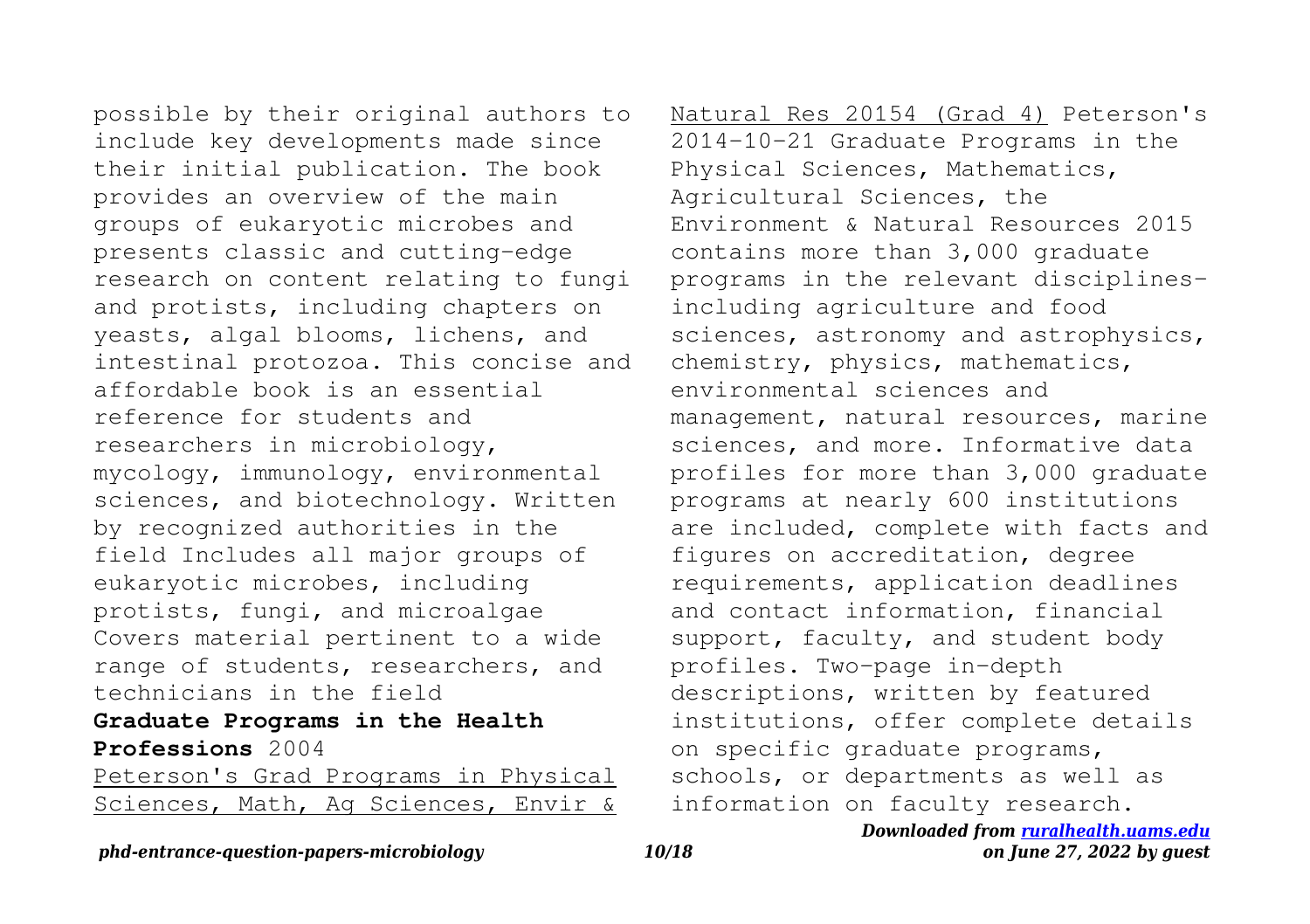Comprehensive directories list programs in this volume, as well as others in the graduate series. Peterson's Graduate Programs in the Biological Sciences 2012 Peterson's 2012-03-30 Peterson's Graduate Programs in the Biological Sciences 2012 contains a wealth of information on accredited institutions offering graduate degree programs in these fields. Up-to-date data, collected through Peterson's Annual Survey of Graduate and Professional Institutions, provides valuable information on degree offerings, professional accreditation, jointly offered degrees, part-time and evening/weekend programs, postbaccalaureate distance degrees, faculty, students, requirements, expenses, financial support, faculty research, and unit head and application contact information. There are helpful links to in-depth descriptions about a specific graduate program or department,

faculty members and their research, and more. There are also valuable articles on financial assistance, the graduate admissions process, advice for international and minority students, and facts about accreditation, with a current list of accrediting agencies. Peterson's Graduate Programs in the Sciences 2011 Peterson's 2011-05-01 Peterson's Graduate Programs in the Agricultural Sciences contains a wealth of information on colleges and universities that offer graduate work in the Agricultural Sciences, Agronomy & Soil Sciences, Animal Sciences, Aquaculture, Food Science & Technology, Horticulture, Plant Sciences, and Viticulture and Enology. The institutions listed include those in the United States,Canada, and abroad that are accredited by U.S. accrediting bodies. Up-to-date information, collected through Peterson's Annual Survey of Graduate and Professional

#### *Downloaded from [ruralhealth.uams.edu](http://ruralhealth.uams.edu) on June 27, 2022 by guest*

## *phd-entrance-question-papers-microbiology 11/18*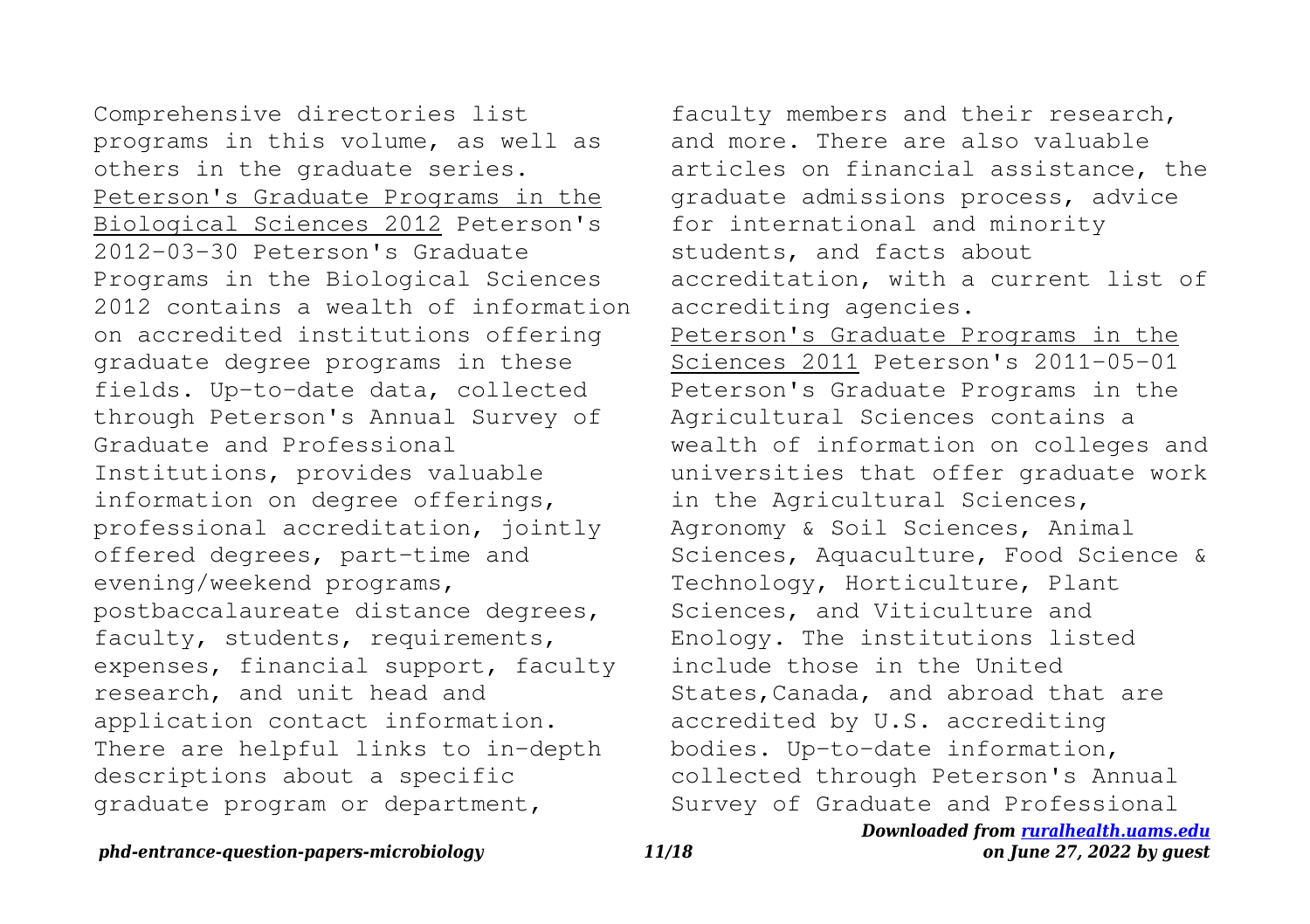Institutions, provides valuable information on degree offerings, professional accreditation, jointly offered degrees, part-time and evening/weekend programs, postbaccalaureate distance degrees, faculty, students, degree requirements, entrance requirements, expenses, financial support, faculty research, and unit head and application contact information. As an added bonus, readers will find a helpful "See Close-Up" link to indepth program descriptions written by some of these institutions. These Close-Ups offer detailed information about the agricultural sciences program, the faculty members and their research, and links to the program Web site. In addition, there are valuable articles on financial assistance and support at the graduate level and the graduate admissions process, with special advice for international and minority students. Another article discusses

important facts about accreditation and provides a current list of accrediting agencies. *Peterson's Graduate Programs in Biophysics; Botany & Plant Biology; and Cell, Molecular, & Structural Biology* Peterson's 2011-05-01 Peterson's Graduate Programs in the Biophysics; Botany & Plant Biology; and Cell, Molecular, & Structural Biology contains a wealth of information on universities that offer graduate/professional degrees in these cutting-edge fields. Profiled institutions include those in the United States, Canada, and abroad that are accredited by U.S. accrediting agencies. Up-to-date data, collected through Peterson's Annual Survey of Graduate and Professional Institutions, provides valuable information on degree offerings, professional accreditation, jointly offered degrees, part-time and evening/weekend programs,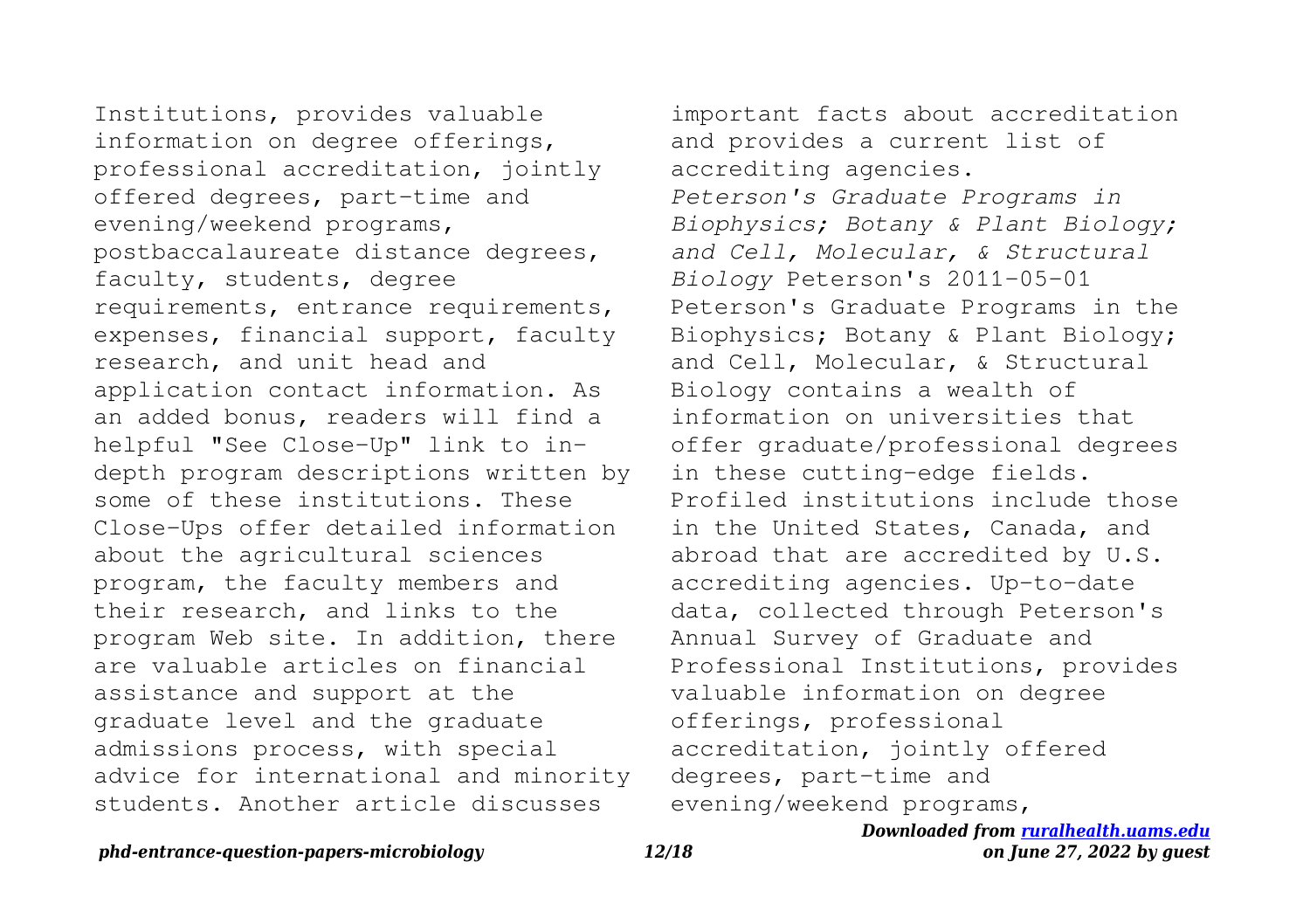postbaccalaureate distance degrees, faculty, students, degree requirements, entrance requirements, expenses, financial support, faculty research, and unit head and application contact information. Readers will find helpful links to in-depth descriptions that offer additional detailed information about a specific program or department, faculty members and their research, and much more. In addition, there are valuable articles on financial assistance, the graduate admissions process, advice for international and minority students, and facts about accreditation, with a current list of accrediting agencies.

## Peterson's Annual Guides to Graduate Study 1983

**Peterson's Graduate Programs in Computer Science & Information Technology, Electrical & Computer Engineering, and Energy & Power Engineering 2011** Peterson's 2011-05-01 Peterson's Graduate

Programs in Computer Science & Information Technology, Electrical & Computer Engineering, and Energy & Power Engineering contains a wealth of information on colleges and universities that offer graduate work these exciting fields. The profiled institutions include those in the United States, Canada and abroad that are accredited by U.S. accrediting bodies. Up-to-date data, collected through Peterson's Annual Survey of Graduate and Professional Institutions, provides valuable information on degree offerings, professional accreditation, jointly offered degrees, part-time and evening/weekend programs, postbaccalaureate distance degrees, faculty, students, degree requirements, entrance requirements, expenses, financial support, faculty research, and unit head and application contact information. Readers will find helpful links to in-depth descriptions that offer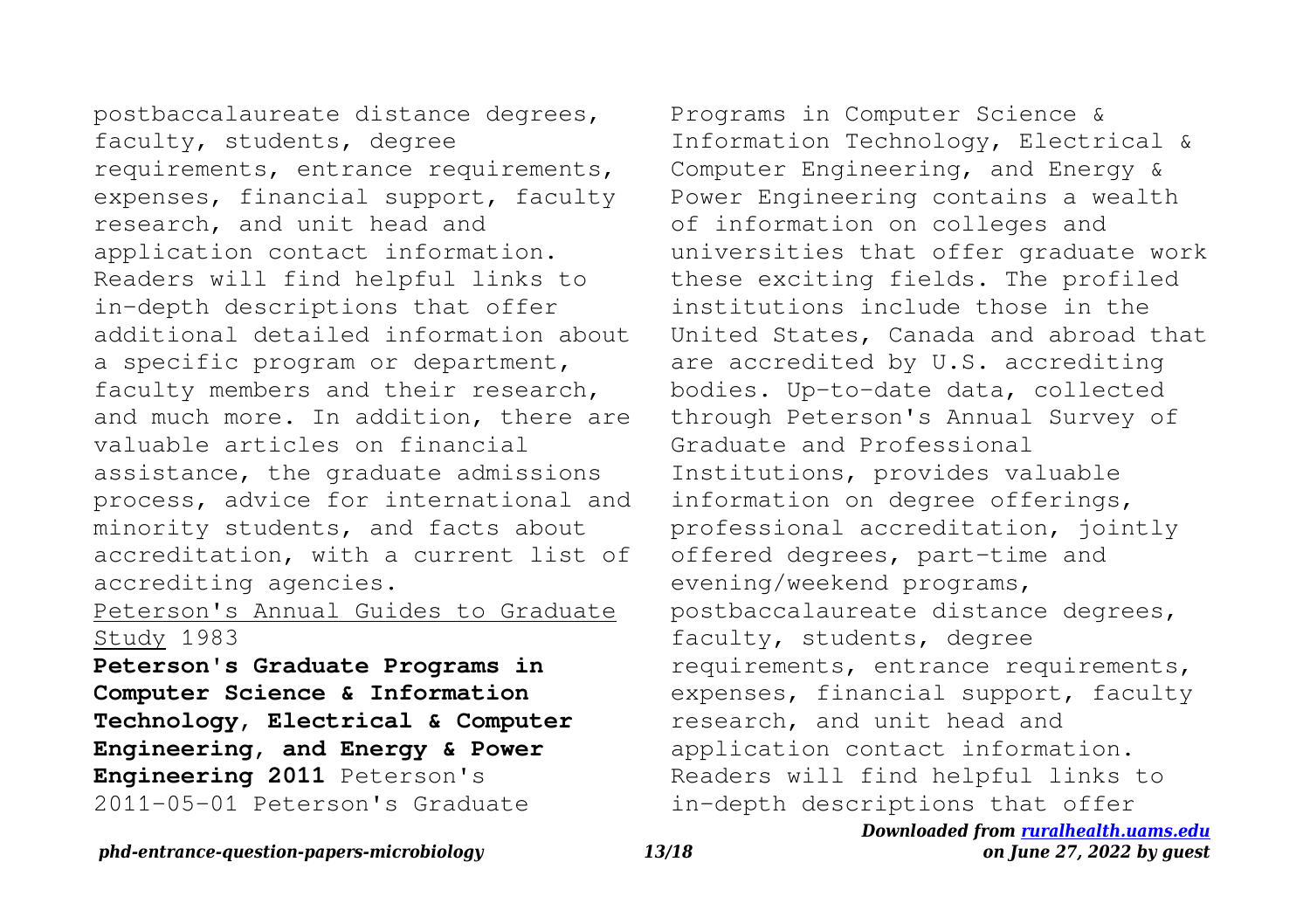additional detailed information about a specific program or department, faculty members and their research, and much more. In addition, there are valuable articles on financial assistance, the graduate admissions process, advice for international and minority students, and facts about accreditation, with a current list of accrediting agencies. American Men and Women of Science, T-Z Jaques Cattell Press 1979-06 Peterson's Graduate Programs in Pathology & Pathobiology; Pharmacology & Toxicology; Physiology; and Zoology Peterson's 2011-05-01 Peterson's Graduate Programs in Pathology & Pathobiology; Pharmacology & Toxicology; Physiology; and Zoology contains a wealth of information on universities that offer graduate/professional degrees in these fields that include Molecular Pathogenesis, Molecular Pathology, Molecular Pharmacology, Molecular Toxicology, Cardiovascular

Sciences, Molecular Physiology, and Animal Behavior. Up-to-date data, collected through Peterson's Annual Survey of Graduate and Professional Institutions, provides valuable information on degree offerings, professional accreditation, jointly offered degrees, part-time and evening/weekend programs, postbaccalaureate distance degrees, faculty, students, degree requirements, entrance requirements, expenses, financial support, faculty research, and unit head and application contact information. Readers will find helpful links to in-depth descriptions that offer additional detailed information about a specific program or department, faculty members and their research, and much more. In addition, there are valuable articles on financial assistance, the graduate admissions process, advice for international and minority students, and facts about accreditation, with a current list of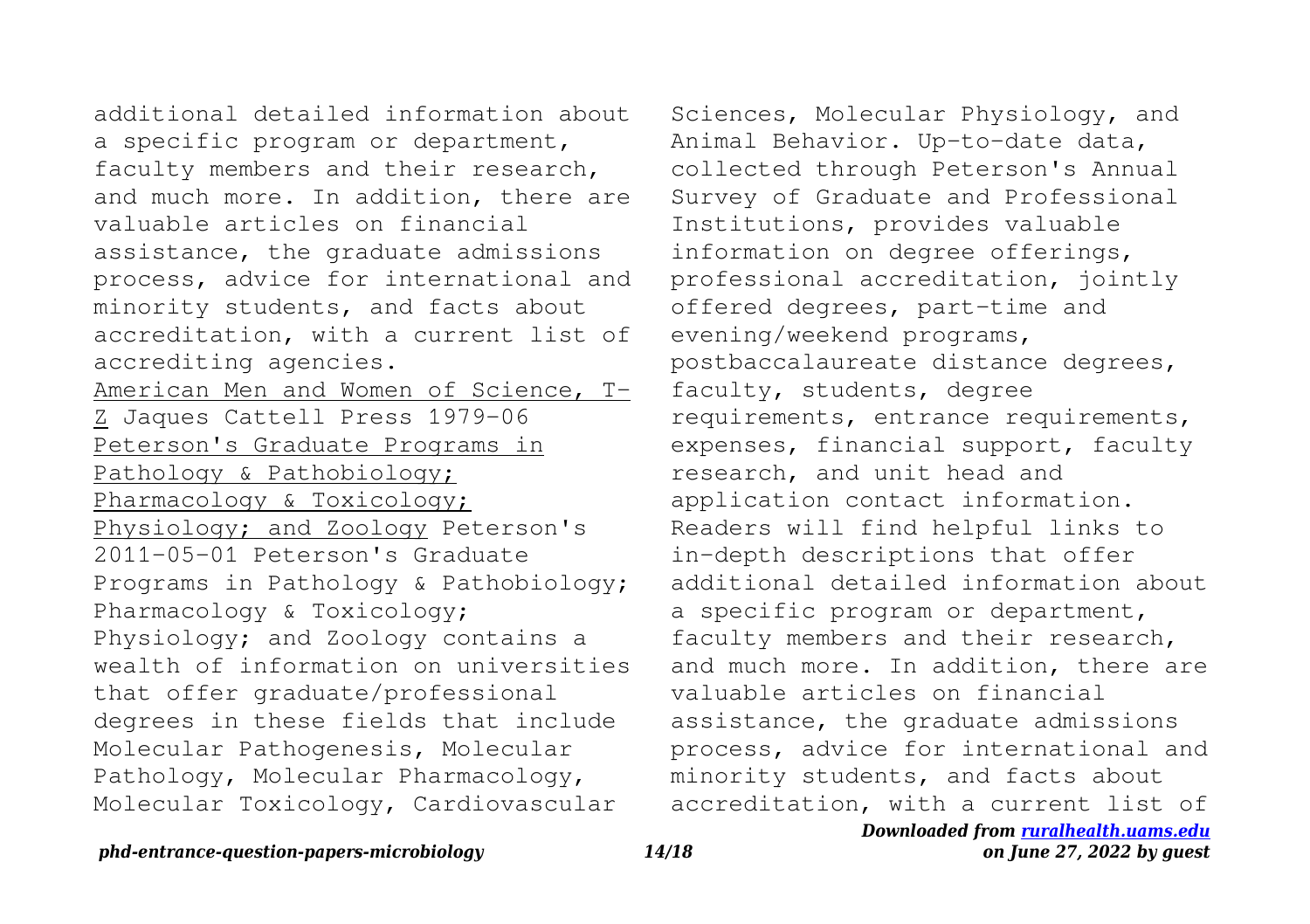accrediting agencies.

*Peterson's Graduate Programs in the Physical Sciences, Mathematics, Agricultural Sciences, the Environment & Natural Resources 2012* Peterson's 2011-12-30 Graduate Programs in the Physical Sciences, Mathematics, Agricultural Sciences, the Environment & Natural Resources 2012 contains more than 2,900 graduate programs in 59 disciplinesincluding agriculture and food sciences, astronomy and astrophysics, chemistry, physics, mathematics, environmental sciences and management, natural resources, marine sciences, and more. This guide is part of Peterson's six-volume Annual Guides to Graduate Study, the only annually updated reference work of its kind, provides wide-ranging information on the graduate and professional programs offered by U.S.-accredited colleges and universities in the United States and throughout the world. Informative

data profiles for more than 2,900 graduate programs in 59 disciplines, including facts and figures on accreditation, degree requirements, application deadlines and contact information, financial support, faculty, and student body profiles. Two-page in-depth descriptions, written by featured institutions, offer complete details on specific graduate programs, schools, or departments as well as information on faculty research and the college or university. Expert advice on the admissions process, financial support, and accrediting agencies. Comprehensive directories list programs in this volume, as well as others in the graduate series. Up-todate appendixes list institutional changes since the last addition along with abbreviations used in the guide **Peterson's Graduate Programs in Health-Related Professions 2011**

Peterson's 2011-06-01 Peterson's Graduate Programs in Business,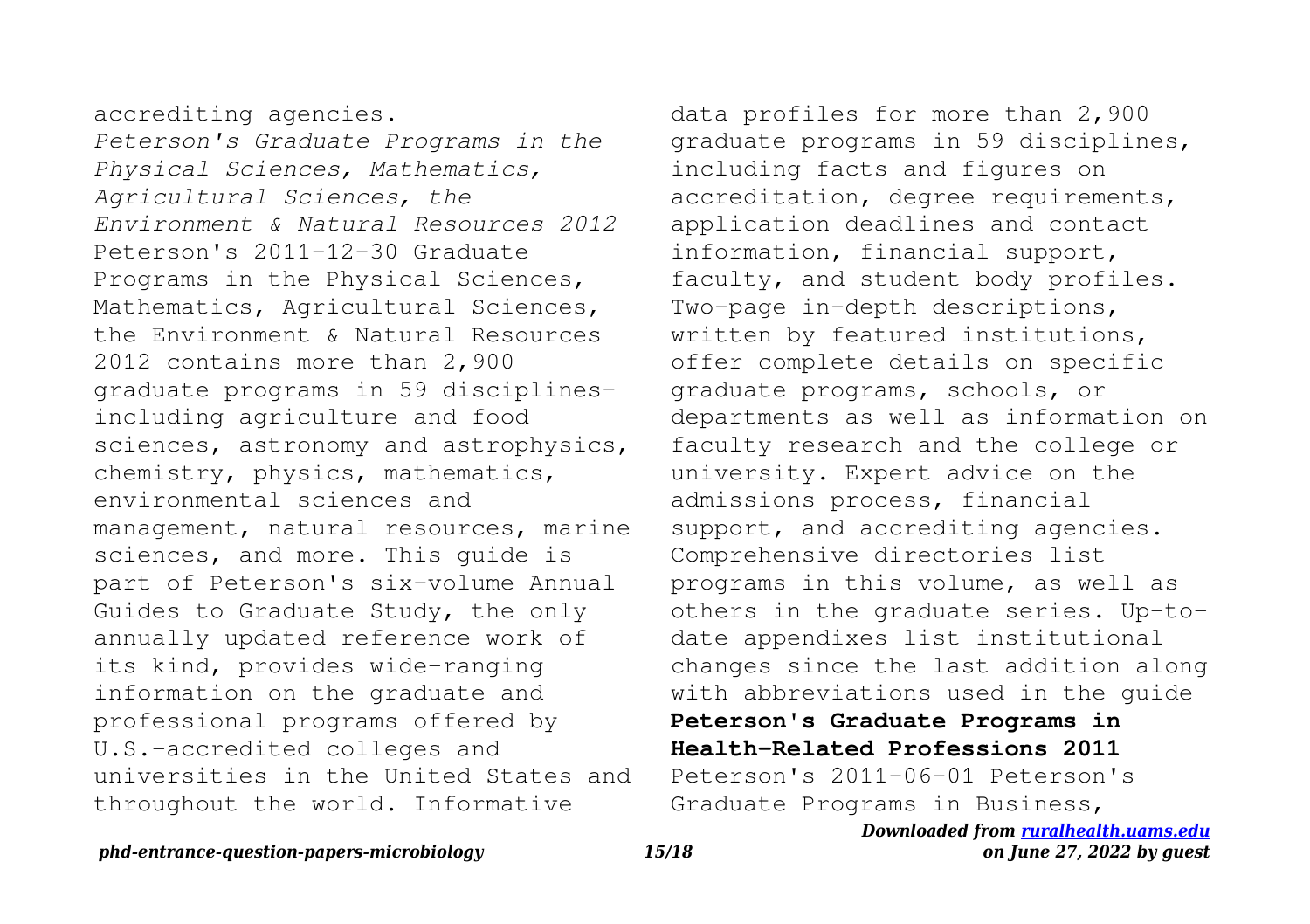Education, Health, Information Studies, Law & Social Work contains a wealth of information on colleges and universities that offer graduate work in these fields. Institutions listed include those in the United States, Canada, and abroad that are accredited by U.S. accrediting agencies. Up-to-date data, collected through Peterson's Annual Survey of Graduate and Professional Institutions, provides valuable information on degree offerings, professional accreditation, jointly offered degrees, part-time and evening/weekend programs, postbaccalaureate distance degrees, faculty, students, degree requirements, entrance requirements, expenses, financial support, faculty research, and unit head and application contact information. Readers will find helpful links to in-depth descriptions that offer additional detailed information about a specific program or department,

faculty members and their research, and much more. In addition, there are valuable articles on financial assistance, the graduate admissions process, advice for international and minority students, and facts about accreditation, with a current list of accrediting agencies.

**Graduate Programs in Biology** 2003 **Graduate Programs in the Biological/Biomedical Sciences & Health-Related Medical Professions 2014 (Grad 3)** Peterson's 2013-12-20 Peterson's Graduate Programs in the Biological/Biomedical Sciences & Health-Related Medical Professions 2014 contains comprehensive profiles of nearly 6,800 graduate programs in disciplines such as, allied health, biological & biomedical sciences, biophysics, cell, molecular, & structural biology, microbiological sciences, neuroscience & neurobiology, nursing, pharmacy & pharmaceutical sciences, physiology, public health, and more. Up-to-date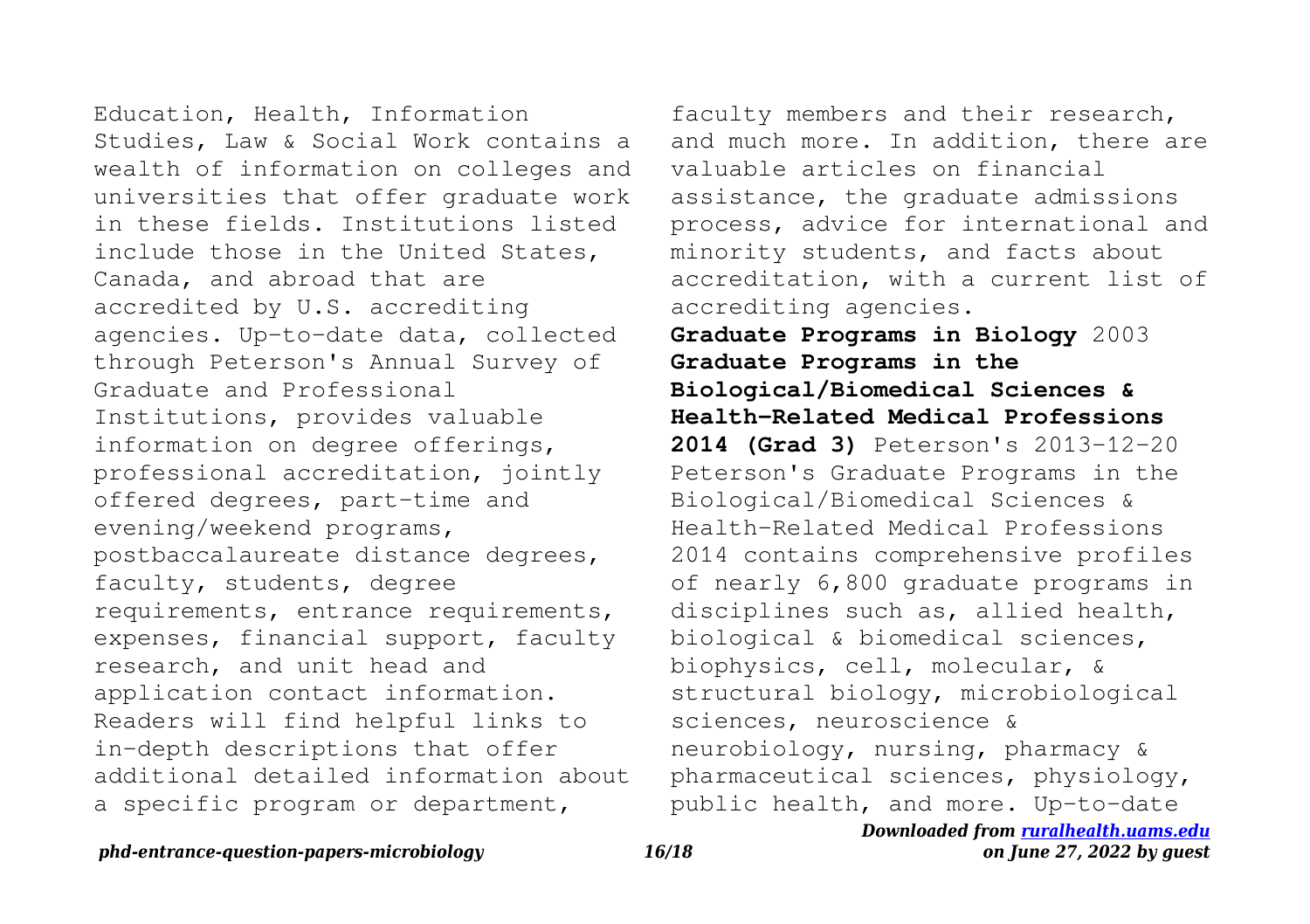data, collected through Peterson's Annual Survey of Graduate and Professional Institutions, provides valuable information on degree offerings, professional accreditation, jointly offered degrees, part-time and evening/weekend programs, postbaccalaureate distance degrees, faculty, students, requirements, expenses, financial support, faculty research, and unit head and application contact information. There are helpful links to in-depth descriptions about a specific graduate program or department, faculty members and their research, and more. There are also valuable articles on financial assistance, the graduate admissions process, advice for international and minority students, and facts about accreditation, with a current list of accrediting agencies. Self Assessment & Review of Microbiology & Immunology Rachna

## Chaurasiya 2018-06-18

**Commonwealth Universities Yearbook** 1986

Peterson's Guide to Graduate Programs in the Biological Sciences 1997 Peterson's Guides Staff 1997-01-05 Graduate students depend on this series and ask for it by name. Why? For over 30 years, it's been the only one-stop source that supplies all of their information needs. The new editions of this six-volume set contain the most comprehensive information available on more than 1,500 colleges offering over 31,000 master's, doctoral, and professionaldegree programs in more than 350 disciplines. New for 1997 -- Nondegree-granting research centers, institutes, and training programs that are part of a graduate degree program. Five discipline-specific volumes detail entrance and program requirements, deadlines, costs, contacts, and special options, such as distance learning, for each